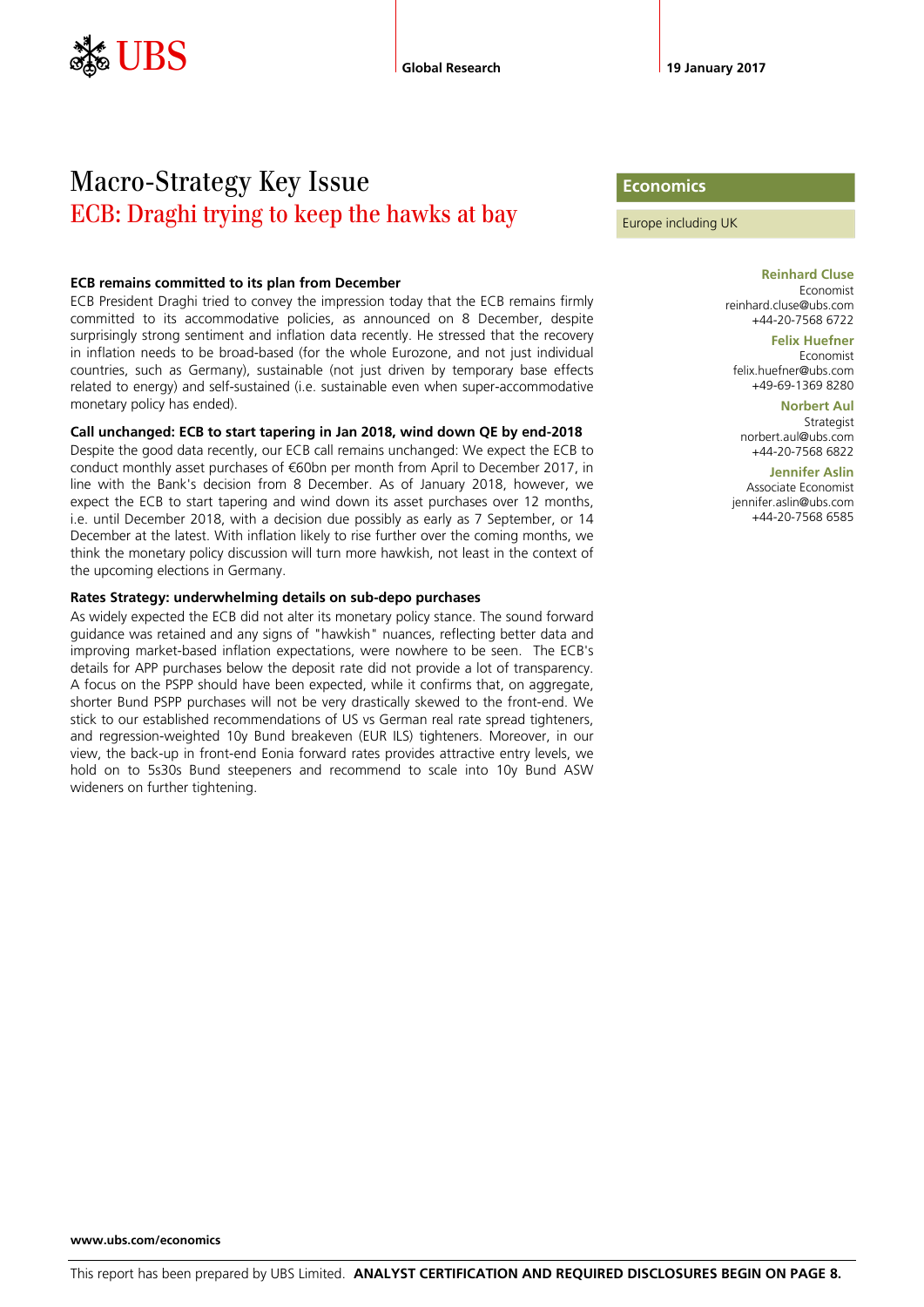## **Draghi trying to keep the hawks at bay**

ECB President Draghi displayed a lot of confidence today, presenting the [solid](https://neo.ubs.com/shared/d1FY7FEHSMS)  [Eurozone growth performance and the pick-up in inflation](https://neo.ubs.com/shared/d1FY7FEHSMS) as vindication of the Bank's accommodative monetary policy in recent years. Mr Draghi re-confirmed the Bank's commitment to the [policy measures announced on 8 December](https://neo.ubs.com/shared/d18xp3ybjMrOf9) and – to prevent from the outset the impression of growing hawkishness – even reiterated that the ECB stands ready to do more in the event of new setbacks.

### **How will the ECB judge inflation, as it recovers?**

As we had expected, a key focus of today's ECB press conference was the surprisingly strong pick-up in inflation in December – not only in the Eurozone (1.1% y/y), but particularly in Germany (1.7% y/y). Journalists were trying to figure out how high the hurdle will be for the ECB to turn significantly more hawkish and abandon the monetary policy course outlined in December – not least given the sharp rise in German inflation and related criticism of the ECB.

Mr. Draghi acknowledged the marked pick-up in inflation and indicated that the Eurozone HICP trajectory in Q1 and Q2 2017 would likely be higher than anticipated in the ECB staff macroeconomic projections from December. He stressed that higher inflation was mainly driven by energy and that there was still no convincing signs of a pick-up in underlying (core) inflation. Still, the ECB would monitor closely how second-round effects from higher oil prices would evolve. But more specifically, when assessing the inflation outlook vis-à-vis the target, the ECB would want to see the following four criteria fulfilled:

- 1. The inflation target (HICP close to, but below, 2%) is a **medium-term** target; i.e. short-term deviations are possible.
- 2. The ECB is aiming for a **durable** conversion towards target, i.e. not just driven by energy-related base effects.
- 3. The recovery in inflation has to be **self-sustained**, i.e. it needs to persist even when unprecedented monetary policy support has ended.
- 4. **Eurozone** inflation (HICP) needs to return to target, not just the inflation rates of individual countries, such as Germany.

As before, Mr Draghi fended off journalists' questions regarding the likelihood of an early tapering by stressing that this had not been discussed.

#### **UBS call unchanged: tapering to start in January 2018**

Despite the good data recently, our ECB call remains unchanged: We expect the ECB to conduct monthly asset purchases of €60bn per month from April to December 2017, in line with the Bank's decision from 8 December. As of January 2018, however, we expect the ECB to start tapering and wind down its asset purchases over 12 months, i.e. until December 2018, with a decision due possibly as early as 7 September, or 14 December at the latest. With inflation likely to rise further over the coming months, we think the monetary policy discussion will turn more hawkish, not least in the context of the upcoming elections in Germany.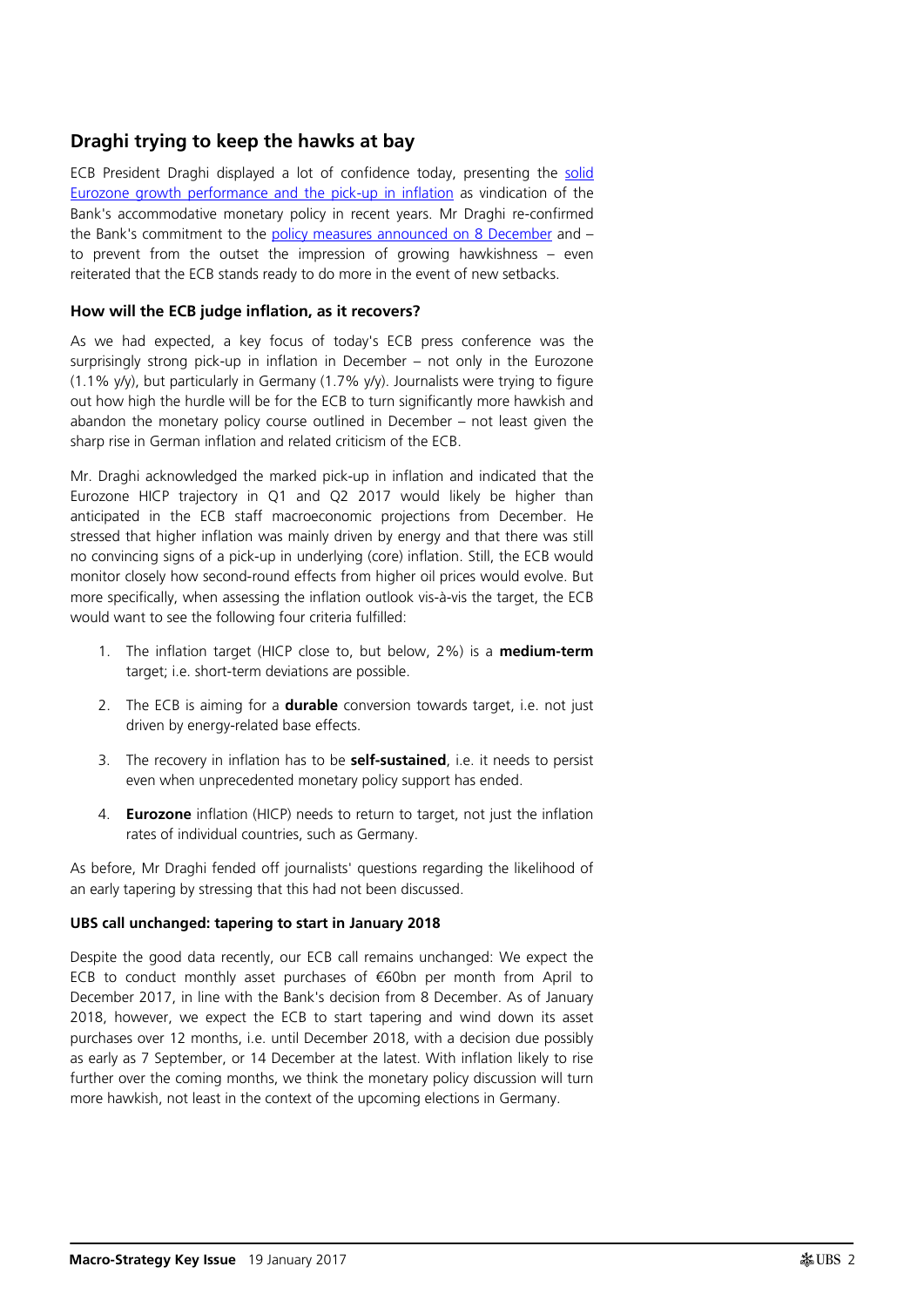## **Rates Strategy: Forward guidance remains unscathed and underwhelming details on sub-depo purchases**

#### **No signs of "hawkishness"**

As widely expected, the ECB's monetary policy stance remained unchanged compared to last December, embracing its "steady-hand" approach highlighted in the latest minutes. Despite sound data and increasing market-based inflation expectations over the past few weeks (and months), any "hawkish" nuances were nowhere to be seen in Mr Draghi's press conference (we highlighted the risk that the hawkish wing of the GC has been provided with additional arguments in our [ECB Preview\)](https://neo.ubs.com/shared/d1bxHsfjd5Tm7a).

Tapering remained undiscussed at the GC meeting and the sound forward guidance from December was retained. Additionally Mr. Draghi underlined in the Q&A (on the question of not being able to source sufficient bonds for another extension of QE) that the QE strategy could be revised and upgraded in case needed. We highlighted after [last December's ECB meeting](https://neo.ubs.com/shared/d1Fl6vNwxKHM7) that the new technical QE framework (extended 1y-31y eligibility pool and sub deposit rate purchases) allows Bund PSPP purchases (running out of paper has been the most pressing concern) well into 2018 already. Further QE design changes will not be a focal point for the GC anytime soon, but we surely expect QE not to end due to the technical parameters until the inflation trajectory has sufficiently improved.

### **Not a lot of transparency on sub deposit rate purchases**

The ECB's details on APP purchases of assets with yields below the deposit facility [rate](https://www.ecb.europa.eu/press/pr/date/2017/html/pr170119_1.en.html) (DFR) were rather underwhelming:

- Purchases of assets with yields below the DFR will only occur under the PSPP, while no such purchases are foreseen for the CBPP3, ABSPP and CSPP
- For each jurisdiction, priority will be given to PSPP purchases of assets with yields above the DFR

The first point should not come as a big surprise, given the fact that the deposit rate threshold for QE purchases was first and foremost an impediment for QE implementation in the German sovereign bond market. The second point was indirectly already stressed in the press conference from last December. Back then Mr Draghi emphasised that purchases below the deposit rate will only be conducted to the "extent necessary".

This manifests our [prevailing opinion,](https://neo.ubs.com/shared/d1bxHsfjd5Tm7a) that we doubt that Bundesbank purchases will be very drastically skewed to the front-end of the German curve. Therefore, 2y Schatz swaps spreads do not have to re-widen against 5y Bobl spreads going forward. Nonetheless, on aggregate German PSPP purchases should still be shorter going forward. In our view, a smooth implementation of the PSPP would entail sub-depo purchases before issue limits of paper yielding above the deposit rate are fully exhausted. This should support the 2y to 5y segment of the German curve and we stick to our steepening view expressed via 5s30s Bunds.

## **How to position going forward?**

The ECB meeting did not alter our market views meaningfully and we stick to our recommendations established and reiterated in our latest edition of the [Global](https://neo.ubs.com/shared/d15jYaq2Hw96gjC)  [Rates Landscape.](https://neo.ubs.com/shared/d15jYaq2Hw96gjC)

**No signs of "hawkish" nuances**

**Forward guidance remains firmly in place**

**No surprises from the sub-depo purchase focus on PSPP** 

**Bund PSPP purchases will not be very drastically skewed to the front-end**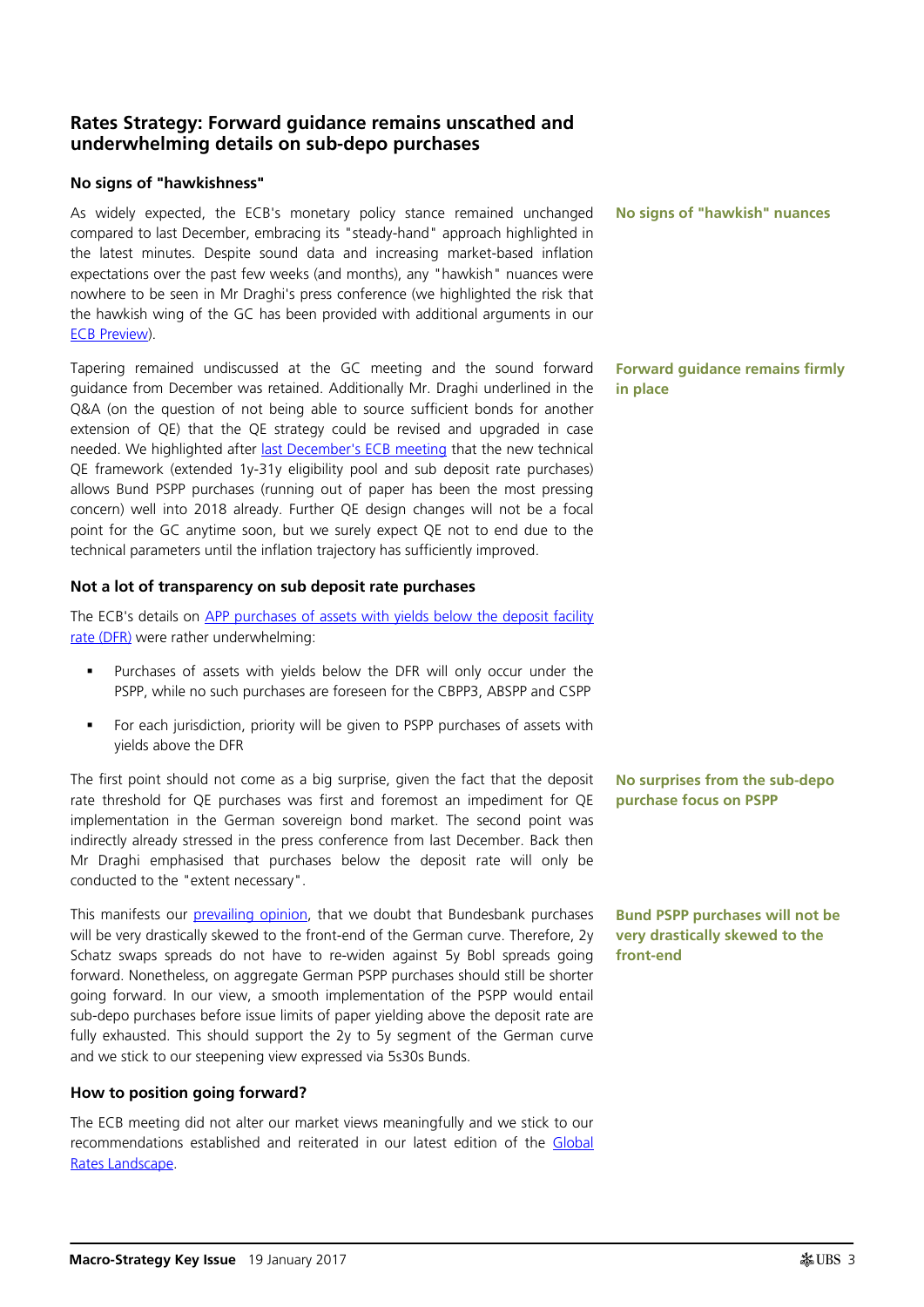We like [US vs German real rate spread tighteners](https://neo.ubs.com/shared/d15jYaq2Hw96gjC) as a strategic trade that can work from both legs. In case the reflation dynamics abate, TIPS should outperform in the spread, while sustained global reflation feeding into the euro area economy (having been supported by the ECB) should also lift higher Bund real yields from extremely low levels.

The divergence of inflation expectations and nominal rates in the euro area should be approached from both ends and we recommended regression-weighted 10y [Bund breakeven \(EUR ILS\) tighteners.](https://neo.ubs.com/shared/d15jYaq2Hw96gjC)

[Receiving 2y1y Eonia forwards](https://neo.ubs.com/shared/d1Fl6vNwxKHM7) remains at attractive levels (especially after the recent back up in front-end rates) to counter pre-mature deposit rate hike expectations while providing a good rolldown. From this perspective the ECB's introductory statement repeatedly highlights that key ECB interest rates are expected *"(…) to remain at present or lower levels for an extended period of time, and well past the horizon of our net asset purchases"*.

On the curve we recommend holding on to [5s30s Bund steepeners](https://neo.ubs.com/shared/d1AUsEBJi2I) on strategic grounds (with the carry being supportive). Even though the curve will remain outright dependent, we would add on flattening phases as ultra-long Bunds remain the weakest link on the German curve (with ultra-long curves flattening less in a rally, but steepening more in a sell-off).

With respect to German ASW (beyond our views outlined above) we think that swap spreads are bound to stay structurally wide across the curve given that the QE induced supply-demand imbalance in Bunds prevails. While 2y to 5y German ASW spreads have been well supported by the QE design changes, we would also use any further extension of the tightening we have seen especially in the 10y [Bunds to scale into swap spread wideners.](https://neo.ubs.com/shared/d15jYaq2Hw96gjC)





**Stick to US vs Bund real yield spread tighteners and…**

**… regression-weighted Bund break-even (EUR ILS) tighteners**

**2y1y Eonia forwards provide good entry levels**

**Add to 5s30s Bund steepeners on flattening stints and…**

**… scale into 10y Bund swap spread wideners on any further tightening**





Source: Haver, UBS Source: ECB, Haver, UBS PSPP: Public Sector Purchase Programme, i.e., sovereigns, agencies, supranationals. ABS PP: Asset Backed Securities Purchase Programme. CBPP3: Covered Bond Purchase Programme 3.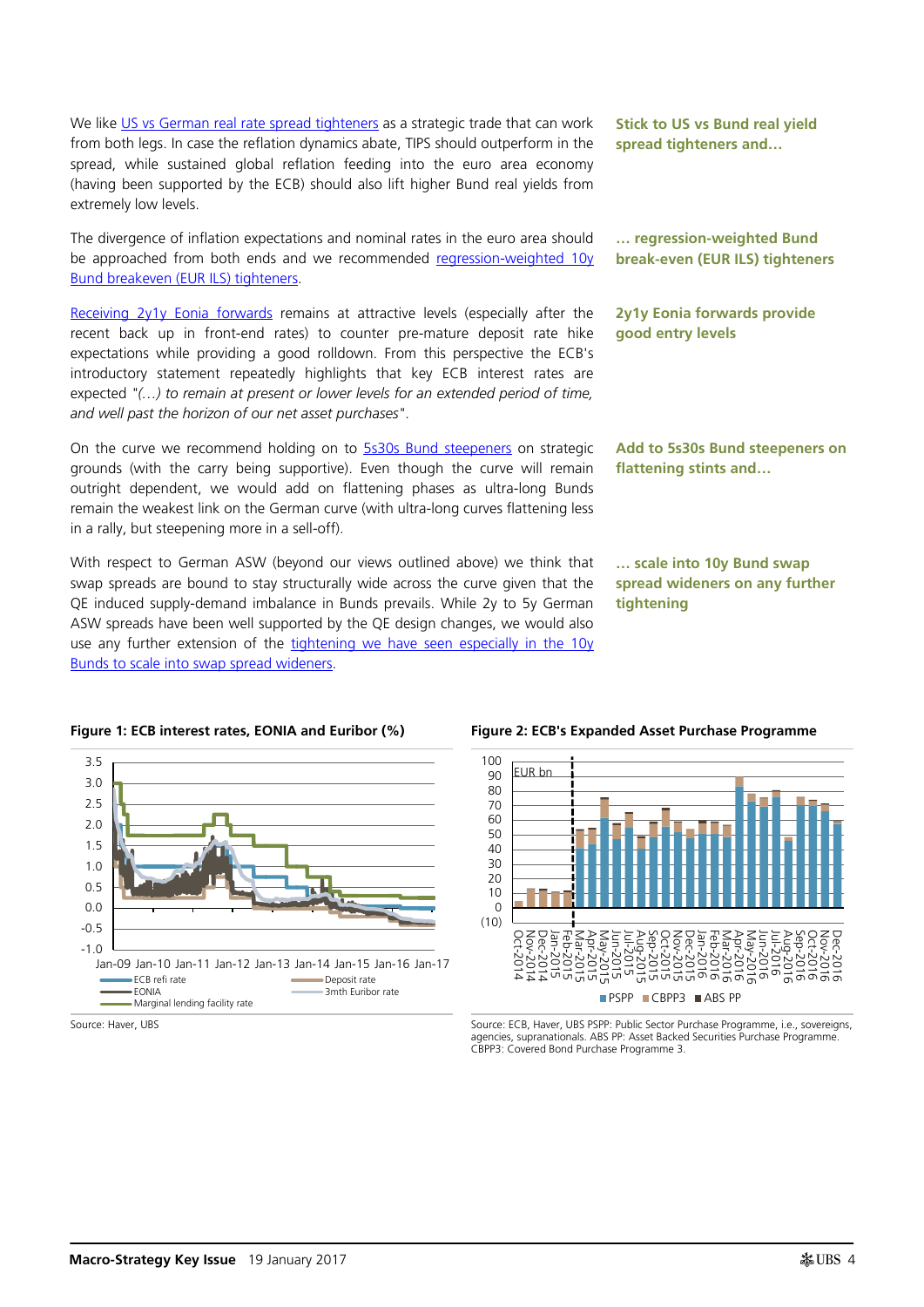











Source: Haver, UBS Source: Haver, UBS









#### **Figure 7: Eurozone headline and core inflation Figure 8: Contributions to Eurozone HICP inflation, ppt**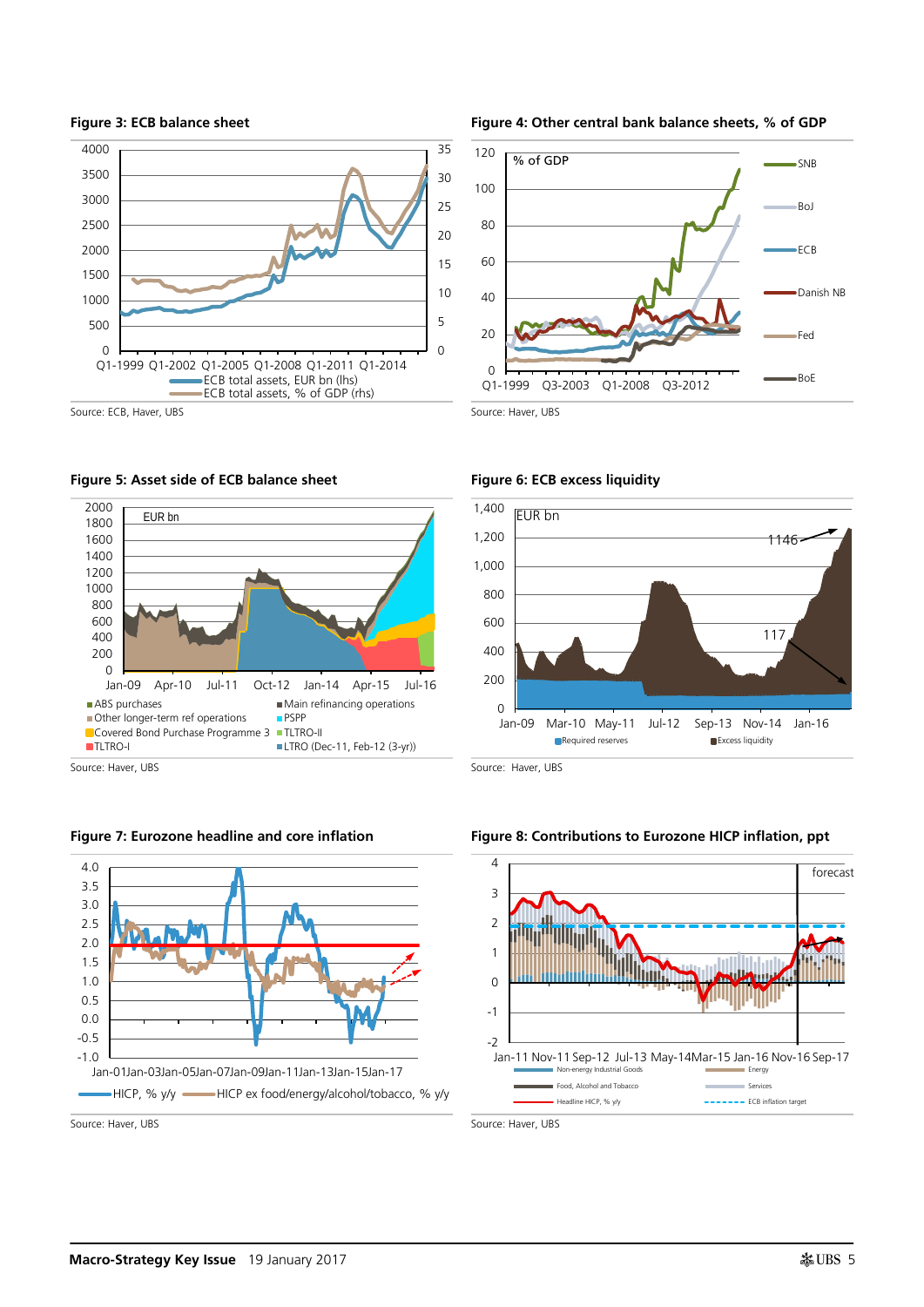

#### **Figure 9: German and US 10-year yields and QE phases Figure 10: German and US 10-year bond yields vs spread**





#### **Figure 11: The ECB's choices on QE**

Source: UBS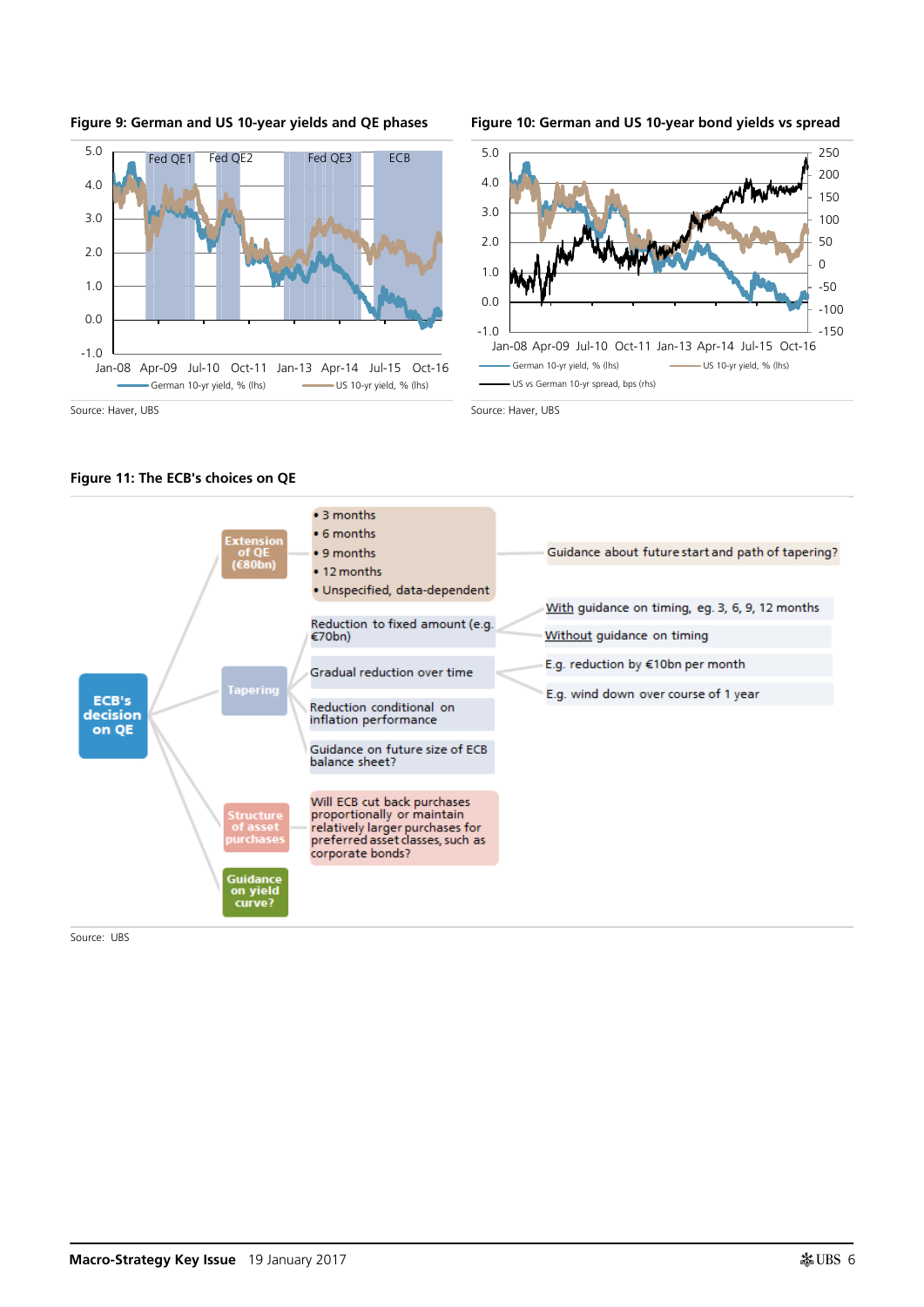#### **Valuation Method and Risk Statement**

Risks include macroeconomic variables (such as GDP growth rates and inflation), economic slowdown, a weakening currency, global economic events, and government policy changes.

Risks also include, but are not limited to, market risk, credit risk, interest rate risk, liquidity risk, inflation risk, and exchange rate risk. Furthermore, valuations may be adversely affected during times of high market volatility and thin liquidity.

Past performance is not indicative of future returns. Investing in securities globally poses risks. Valuations can be impacted by changes in the macroeconomic landscape as well as financial market stability.

The securities identified in this note reflect strategists' views regarding a theme's potential positive or negative impact on these securities. Whether a security is potentially positively or negatively impacted by the theme is based upon a combination of: (a) the assumption that the theme occurs, (b) the involved UBS analysts, economists and/or strategists' perspective, and (c) UBS' proprietary models. UBS Research's current rating ascribed to that security may be based upon a broader range of factors including, without limitation, an assessment as to the likelihood of such theme occurring. Nothing in this document constitutes a representation or statement that the theme will occur. The theme may or may not occur in a manner differently than described. The securities identified may react differently to the theme than described. In addition, security prices are determined by a wide range of events and influences, so the potential impact of an isolated theme should be considered in the broader market framework when making an investment decision. Whether a security is potentially positively or negatively impacted by a theme does not constitute a recommendation to pursue any investment strategy in relation to any securities or other financial instruments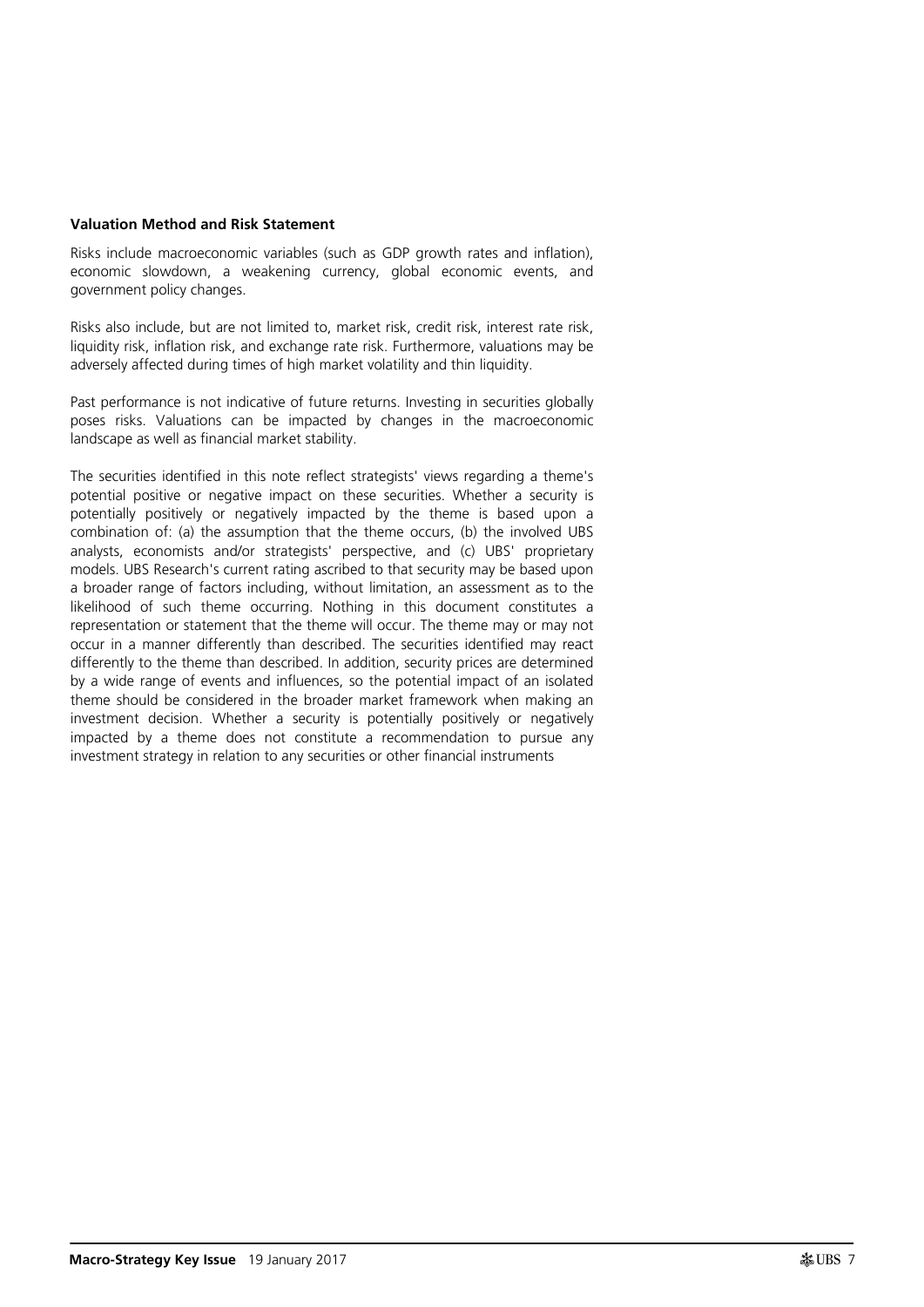## **Required Disclosures**

This report has been prepared by UBS Limited, an affiliate of UBS AG. UBS AG, its subsidiaries, branches and affiliates are referred to herein as UBS.

For information on the ways in which UBS manages conflicts and maintains independence of its research product; historical performance information; and certain additional disclosures concerning UBS research recommendations, please visit [www.ubs.com/disclosures.](http://www.ubs.com/disclosures) The figures contained in performance charts refer to the past; past performance is not a reliable indicator of future results. Additional information will be made available upon request. UBS Securities Co. Limited is licensed to conduct securities investment consultancy businesses by the China Securities Regulatory Commission. UBS acts or may act as principal in the debt securities (or in related derivatives) that may be the subject of this report. This recommendation was finalized on: 19 January 2017 05:33 PM GMT.

**Analyst Certification:** Each research analyst primarily responsible for the content of this research report, in whole or in part, certifies that with respect to each security or issuer that the analyst covered in this report: (1) all of the views expressed accurately reflect his or her personal views about those securities or issuers and were prepared in an independent manner, including with respect to UBS, and (2) no part of his or her compensation was, is, or will be, directly or indirectly, related to the specific recommendations or views expressed by that research analyst in the research report.

Unless otherwise indicated, please refer to the Valuation and Risk sections within the body of this report. For a complete set of disclosure statements associated with the companies discussed in this report, including information on valuation and risk, please contact UBS Securities LLC, 1285 Avenue of Americas, New York, NY 10019, USA, Attention: Investment Research.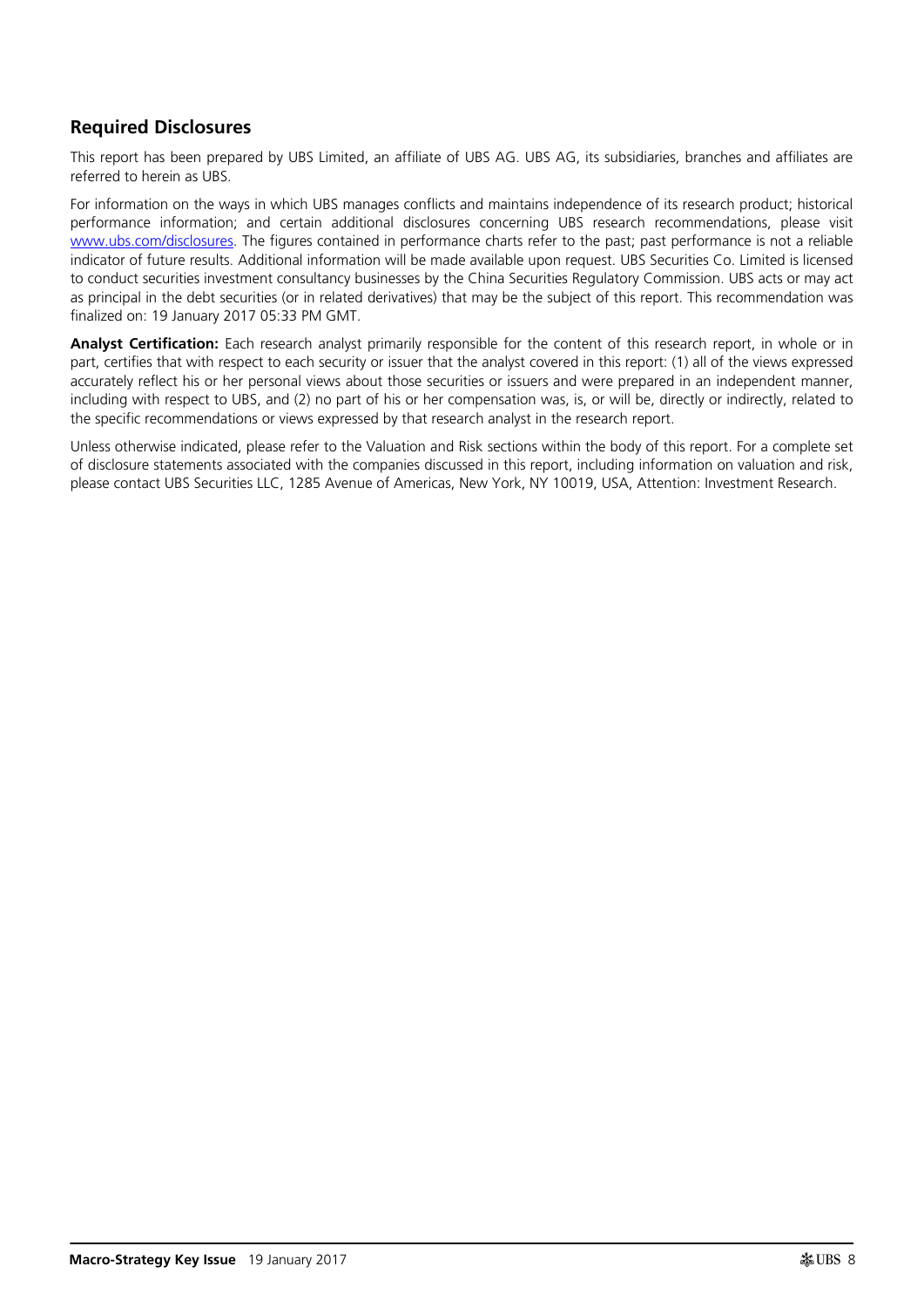## **Global Disclaimer**

This document has been prepared by UBS Limited, an affiliate of UBS AG. UBS AG, its subsidiaries, branches and affiliates are referred to herein as UBS.

Global Research is provided to our clients through UBS Neo and, in certain instances, UBS.com (each a "System"). It may also be made available through third party vendors and distributed by UBS and/or third parties via e-mail or alternative electronic means. The level and types of services provided by Global Research to a client may vary depending upon various factors such as a client's individual preferences as to the frequency and manner of receiving communications, a client's risk profile and investment focus and perspective (e.g., market wide, sector specific, long-term, short-term, etc.), the size and scope of the overall client relationship with UBS and legal and regulatory constraints.

All Global Research is available on UBS Neo. Please contact your UBS sales representative if you wish to discuss your access to UBS Neo.

When you receive Global Research through a System, your access and/or use of such Global Research is subject to this Global Research Disclaimer and to the terms of use governing the applicable System.

When you receive Global Research via a third party vendor, e-mail or other electronic means, your use shall be subject to this Global Research Disclaimer and to UBS's Terms of Use/Disclaimer (http://www.ubs.com/global/en/legalinfo2/disclaimer.html). By accessing and/or using Global Research in this manner, you are indicating that you have read and agree to be bound by our Terms of Use/Disclaimer. In addition, you consent to UBS processing your personal data and using cookies in accordance<br>with our Privacy Statement (http://www.ubs.com/global/en/leg management.html).

#### **If you receive Global Research, whether through a System or by any other means, you agree that you shall not copy, revise, amend, create a derivative work, transfer to any third party, or in any way commercially exploit any UBS research provided via Global Research or otherwise, and that you shall not extract data from any research or estimates provided to you via Global Research or otherwise, without the prior written consent of UBS.**

This document is for distribution only as may be permitted by law. It is not directed to, or intended for distribution to or use by, any person or entity who is a citizen or resident of or located in any locality, state, country or other jurisdiction where such distribution, publication, availability or use would be contrary to law or regulation or would subject UBS to any registration or licensing requirement within such jurisdiction. It is published solely for information purposes; it is not an advertisement nor is it<br>a solicitation or an offer to buy or sell any f implied, is provided in relation to the accuracy, completeness or reliability of the information contained in this document ("the Information"), except with respect to Information concerning UBS. The Information is not intended to be a complete statement or summary of the securities, markets or developments referred to in the document. UBS does not undertake to update or keep current the Information. Any opinions expressed in this document may change without notice and may differ or be contrary to opinions expressed by other business areas or groups of UBS. Any statements contained in this report attributed to a third party represent UBS's<br>interpretation of the data, information and/or opinions provid have not been reviewed by the third party.

Nothing in this document constitutes a representation that any investment strategy or recommendation is suitable or appropriate to an investor's individual circumstances or otherwise constitutes a personal recommendation. Investments involve risks, and investors should exercise prudence and their own judgement in making their investment decisions. The financial instruments described in the document may not be eligible for sale in all jurisdictions or to certain categories of investors. Options, derivative products and futures are not suitable for all investors, and trading in these instruments is considered risky. Mortgage and asset-backed<br>securities may involve a high degree of risk and may b exchange may adversely affect the value, price or income of any security or related instrument referred to in the document. For investment advice, trade execution or<br>other enquiries, clients should contact their local sale

The value of any investment or income may go down as well as up, and investors may not get back the full (or any) amount invested. Past performance is not necessarily<br>a guide to future performance. Neither UBS nor any of i out of the use of all or any of the Information.

Any prices stated in this document are for information purposes only and do not represent valuations for individual securities or other financial instruments. There is no representation that any transaction can or could have been effected at those prices, and any prices do not necessarily reflect UBS's internal books and records or theoretical model-based valuations and may be based on certain assumptions. Different assumptions by UBS or any other source may yield substantially different results.

This document and the Information are produced by UBS as part of its research function and are provided to you solely for general background information. UBS has no regard to the specific investment objectives, financial situation or particular needs of any specific recipient. In no circumstances may this document or any of the Information be used for any of the following purposes:

(i) valuation or accounting purposes;

(ii) to determine the amounts due or payable, the price or the value of any financial instrument or financial contract; or

(iii) to measure the performance of any financial instrument.

By receiving this document and the Information you will be deemed to represent and warrant to UBS that you will not use this document or any of the Information for any of the above purposes or otherwise rely upon this document or any of the Information.

UBS has policies and procedures, which include, without limitation, independence policies and permanent information barriers, that are intended, and upon which UBS relies, to manage potential conflicts of interest and control the flow of information within divisions of UBS and among its subsidiaries, branches and affiliates. For further<br>information on the ways in which UBS manages co disclosures concerning UBS research recommendations, please visit www.ubs.com/disclosures.

Research will initiate, update and cease coverage solely at the discretion of UBS Investment Bank Research Management, which will also have sole discretion on the timing and frequency of any published research product. The analysis contained in this document is based on numerous assumptions. All material information in relation to published research reports, such as valuation methodology, risk statements, underlying assumptions (including sensitivity analysis of those assumptions), ratings history etc. as required by the Market Abuse Regulation, can be found on NEO. Different assumptions could result in materially different results.

The analyst(s) responsible for the preparation of this document may interact with trading desk personnel, sales personnel and other parties for the purpose of gathering. applying and interpreting market information. UBS relies on information barriers to control the flow of information contained in one or more areas within UBS into other areas, units, groups or affiliates of UBS. The compensation of the analyst who prepared this document is determined exclusively by research management and senior management (not including investment banking). Analyst compensation is not based on investment banking revenues; however, compensation may relate to the<br>revenues of UBS Investment Bank as a whole, of which investment banki

For financial instruments admitted to trading on an EU regulated market: UBS AG, its affiliates or subsidiaries (excluding UBS Securities LLC) acts as a market maker or<br>liquidity provider (in accordance with the interpreta provider is carried out in accordance with the definition given to it by the laws and regulations of any other EU jurisdictions, such information is separately disclosed in this document. For financial instruments admitted to trading on a non-EU regulated market: UBS may act as a market maker save that where this activity is carried out in the US in accordance with the definition given to it by the relevant laws and regulations, such activity will be specifically disclosed in this document. UBS may have issued a warrant the value of which is based on one or more of the financial instruments referred to in the document. UBS and its affiliates and employees may have long or<br>short positions, trade as principal and buy and sell in i expressed in this document.

**United Kingdom and the rest of Europe:** Except as otherwise specified herein, this material is distributed by UBS Limited to persons who are eligible counterparties or professional clients. UBS Limited is authorised by the Prudential Regulation Authority and regulated by the Financial Conduct Authority and the Prudential Regulation Authority. P**rance:** Prepared by UBS Limited and distributed by UBS Limited and UBS Securities France S.A. is and is an alabed by the ACPR<br>(Autorité de Contrôle Prudentiel et de Résolution) and the Autorité des Marchés Fin document, the document is also deemed to have been prepared by UBS Securities France S.A. **Germany:** Prepared by UBS Limited and distributed by UBS Limited and UBS Europe SE. UBS Europe SE is regulated by the Bundesanstalt fur Finanzdienstleistungsaufsicht (BaFin). **Spain:** Prepared by UBS Limited and distributed by UBS Limited and UBS Securities España SV, SA. UBS Securities España SV, SA is regulated by the Comisión Nacional del Mercado de Valores (CNMV). **Turkey:** Distributed